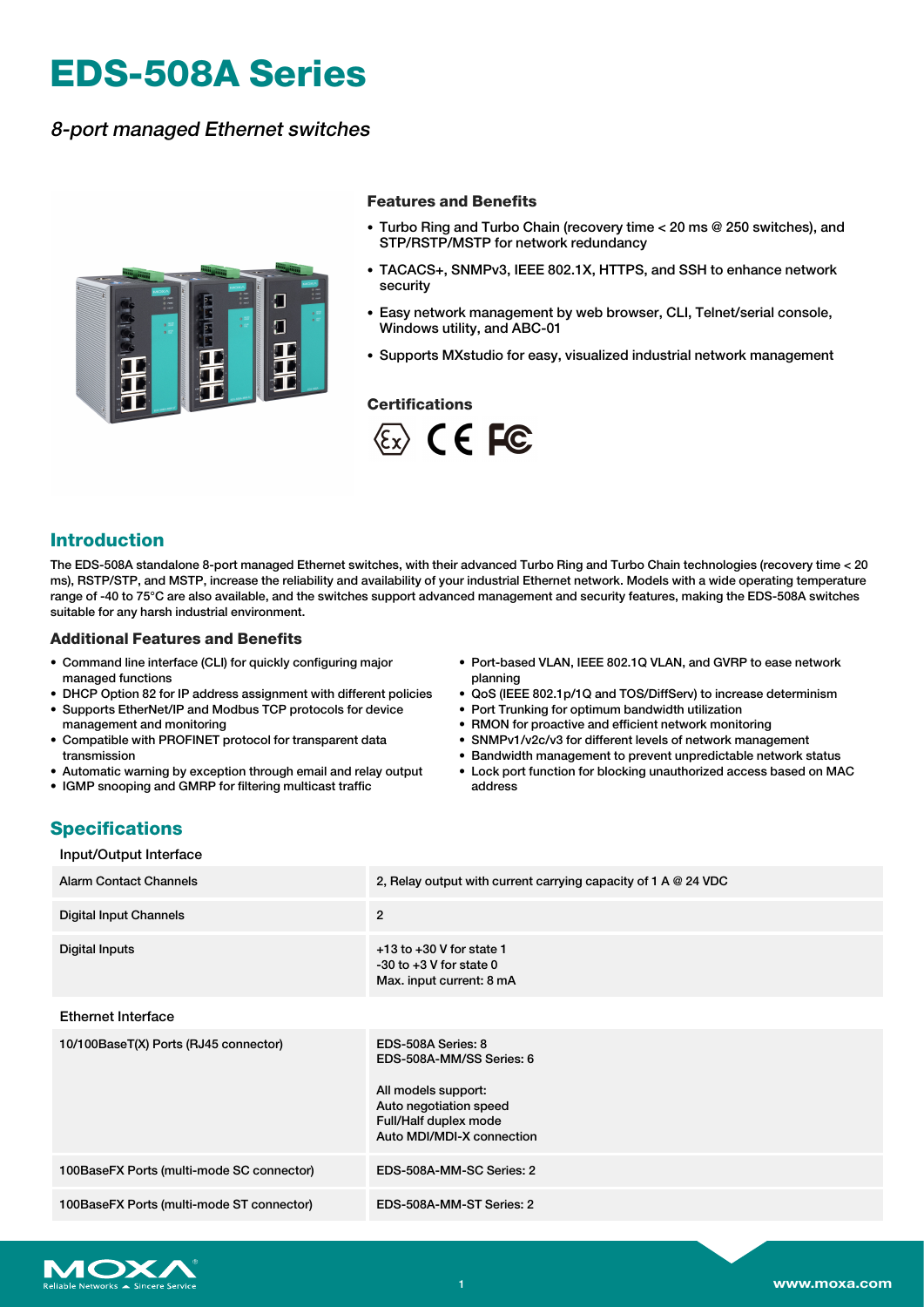| 100BaseFX Ports (single-mode SC connector)          | EDS-508A-SS-SC Series: 2                                                                                                                                                                                                                                                                                                                                                                             |  |                   |                        |                        |
|-----------------------------------------------------|------------------------------------------------------------------------------------------------------------------------------------------------------------------------------------------------------------------------------------------------------------------------------------------------------------------------------------------------------------------------------------------------------|--|-------------------|------------------------|------------------------|
| 100BaseFX Ports, Single-Mode SC Connector, 80<br>km | EDS-508A-SS-SC-80 Series: 2                                                                                                                                                                                                                                                                                                                                                                          |  |                   |                        |                        |
| <b>Standards</b>                                    | IEEE 802.3 for 10BaseT<br>IEEE 802.3u for 100BaseT(X) and 100BaseFX<br>IEEE 802.1X for authentication<br>IEEE 802.1D-2004 for Spanning Tree Protocol<br>IEEE 802.1w for Rapid Spanning Tree Protocol<br>IEEE 802.1s for Multiple Spanning Tree Protocol<br>IEEE 802.1Q for VLAN Tagging<br>IEEE 802.1p for Class of Service<br>IEEE 802.3x for flow control<br>IEEE 802.3ad for Port Trunk with LACP |  |                   |                        |                        |
| <b>Optical Fiber</b>                                |                                                                                                                                                                                                                                                                                                                                                                                                      |  |                   | 100BaseFX              |                        |
|                                                     |                                                                                                                                                                                                                                                                                                                                                                                                      |  | <b>Multi-Mode</b> | Single-Mode<br>(40 km) | Single-Mode<br>(80 km) |

|                         |                            | <b>Multi-Mode</b> |                 | Single-Mode<br>(40 km) | Single-Mode<br>(80 km) |
|-------------------------|----------------------------|-------------------|-----------------|------------------------|------------------------|
| <b>Fiber Cable Type</b> |                            |                   | 50/125 µm       |                        |                        |
|                         |                            | OM <sub>1</sub>   | 800 MHz x<br>km | G.652                  | G.652                  |
| <b>Typical Distance</b> |                            | 4 km              | 5 km            | 40 km                  | 80 km                  |
|                         | Typical (nm)               | 1300              |                 | 1310                   | 1550                   |
| Wavelength              | <b>TX Range</b><br>(nm)    | 1260 to 1360      |                 | 1280 to 1340           | 1530 to 1570           |
|                         | <b>RX</b> Range<br>(nm)    | 1100 to 1600      |                 | 1100 to 1600           | 1100 to 1600           |
|                         | <b>TX Range</b><br>(dBm)   | $-10$ to $-20$    |                 | $0$ to $-5$            | $0$ to $-5$            |
| Optical<br>Power        | <b>RX</b> Range<br>(dBm)   |                   | $-3$ to $-32$   | $-3$ to $-34$          | $-3$ to $-34$          |
|                         | <b>Link Budget</b><br>(dB) | 12                |                 | 29                     | 29                     |
|                         | Dispersion<br>Penalty (dB) | 3                 |                 | 1                      | 1                      |

Note: When connecting a single-mode fiber transceiver, we recommend using an attenuator to prevent damage caused by excessive optical power. Note: Compute the "typical distance" of a specific fiber transceiver as follows: Link budget (dB) > dispersion penalty (dB) + total link loss (dB).

### Ethernet Software Features

| Filter                      | 802.1Q VLAN, Port-based VLAN, IGMP v1/v2, GVRP, GMRP                                                                                                                                                                |
|-----------------------------|---------------------------------------------------------------------------------------------------------------------------------------------------------------------------------------------------------------------|
| <b>Industrial Protocols</b> | EtherNet/IP, Modbus TCP                                                                                                                                                                                             |
| Management                  | IPv4/IPv6, SNMPv1/v2c/v3, LLDP, Port Mirror, Back Pressure Flow Control, BOOTP,<br>DDM, DHCP Option 66/67/82, DHCP Server/Client, Fiber check, Flow control, RARP,<br>RMON, SMTP, SNMP Inform, Syslog, Telnet, TFTP |
| <b>MIB</b>                  | MIB-II, Bridge MIB, Ethernet-like MIB, P-BRIDGE MIB, Q-BRIDGE MIB, RMON MIB<br>Groups 1, 2, 3, 9, RSTP MIB                                                                                                          |
| <b>Redundancy Protocols</b> | STP, MSTP, RSTP, LACP, Link Aggregation, Turbo Chain, Turbo Ring v1/v2                                                                                                                                              |
| Security                    | HTTPS/SSL, TACACS+, Port Lock, RADIUS, SSH                                                                                                                                                                          |
| <b>Time Management</b>      | NTP Server/Client, SNTP, IEEE 1588v2 PTP (software-based)                                                                                                                                                           |

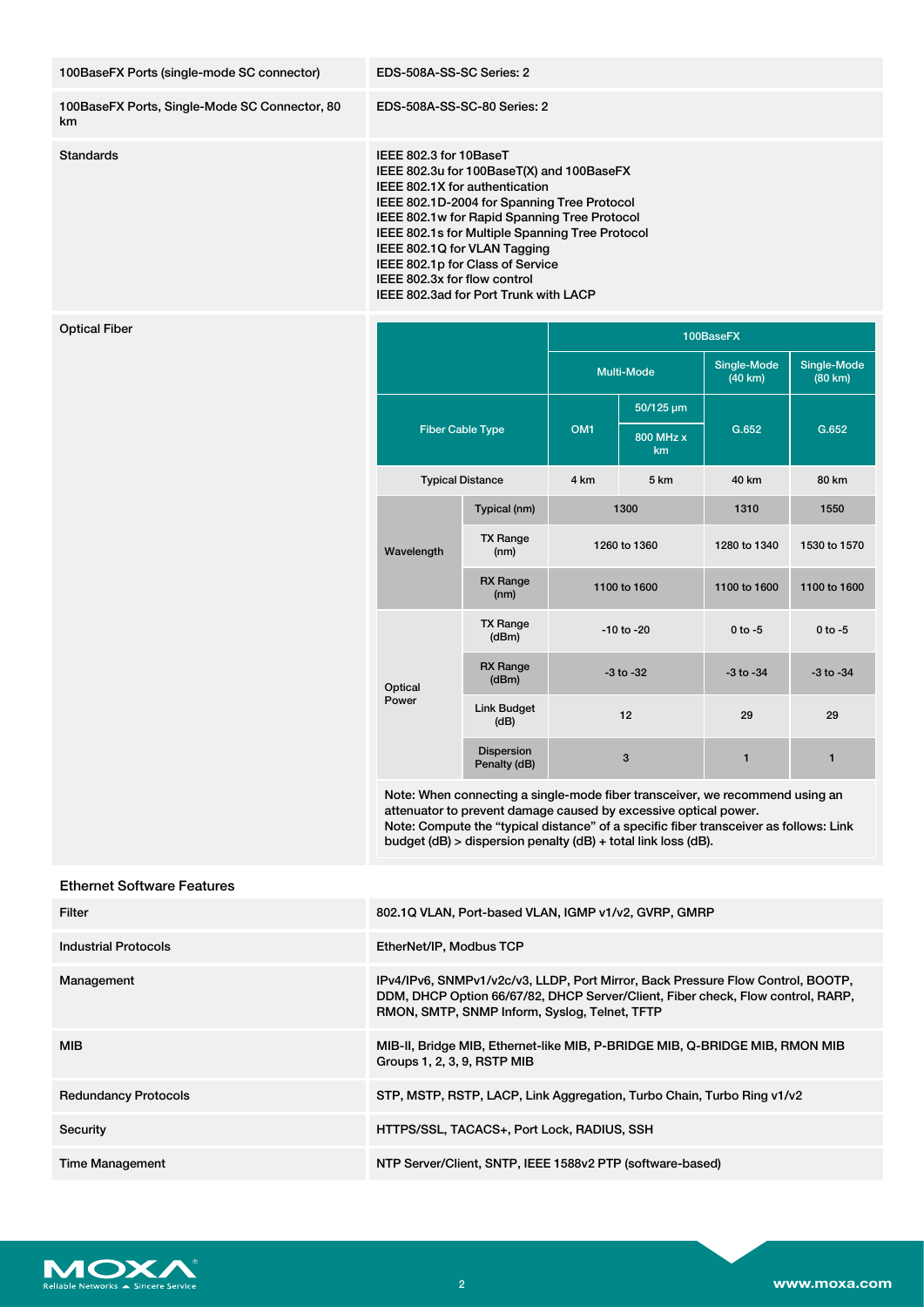| <b>Switch Properties</b>               |                                                                                             |
|----------------------------------------|---------------------------------------------------------------------------------------------|
| <b>IGMP Groups</b>                     | 256                                                                                         |
| <b>MAC Table Size</b>                  | 8K                                                                                          |
| Max. No. of VLANs                      | 64                                                                                          |
| <b>Packet Buffer Size</b>              | 1 Mbits                                                                                     |
| <b>Priority Queues</b>                 | $\overline{4}$                                                                              |
| <b>VLAN ID Range</b>                   | VID 1 to 4094                                                                               |
| <b>LED</b> Interface                   |                                                                                             |
| <b>LED Indicators</b>                  | PWR1, PWR2, FAULT, 10/100M (TP port), 100M (fiber port), MSTR/HEAD, CPLR/TAIL               |
| Serial Interface                       |                                                                                             |
| <b>Console Port</b>                    | RS-232 (TxD, RxD, GND), 10-pin RJ45 (115200, n, 8, 1)                                       |
| <b>DIP Switch Configuration</b>        |                                                                                             |
| <b>Ethernet Interface</b>              | Turbo Ring, Master, Coupler, Reserve                                                        |
| <b>Power Parameters</b>                |                                                                                             |
| Connection                             | 2 removable 6-contact terminal block(s)                                                     |
| <b>Input Voltage</b>                   | 12/24/48 VDC, Redundant dual inputs                                                         |
| <b>Operating Voltage</b>               | 9.6 to 60 VDC                                                                               |
| <b>Input Current</b>                   | EDS-508A Series: 0.22 A @ 24 VDC<br>EDS-508A-MM/SS Series: 0.30 A @ 24 VDC                  |
| <b>Overload Current Protection</b>     | Supported                                                                                   |
| <b>Reverse Polarity Protection</b>     | Supported                                                                                   |
| <b>Physical Characteristics</b>        |                                                                                             |
| Housing                                | Metal                                                                                       |
| <b>IP Rating</b>                       | <b>IP30</b>                                                                                 |
| <b>Dimensions</b>                      | 80.2 x 135 x 105 mm (3.16 x 5.31 x 4.13 in)                                                 |
| Weight                                 | 1040 g (2.3 lb)                                                                             |
| Installation                           | DIN-rail mounting, Wall mounting (with optional kit)                                        |
| <b>Environmental Limits</b>            |                                                                                             |
| <b>Operating Temperature</b>           | Standard Models: -10 to 60°C (14 to 140°F)<br>Wide Temp. Models: -40 to 75°C (-40 to 167°F) |
| Storage Temperature (package included) | -40 to 85°C (-40 to 185°F)                                                                  |
| <b>Ambient Relative Humidity</b>       | 5 to 95% (non-condensing)                                                                   |
| <b>Standards and Certifications</b>    |                                                                                             |
| Safety                                 | EN 60950-1, UL 60950-1, CSA C22.2 No. 60950-1, UL 508                                       |
| <b>Hazardous Locations</b>             | ATEX, Class I Division 2                                                                    |
| <b>EMC</b>                             | EN 55032/24                                                                                 |

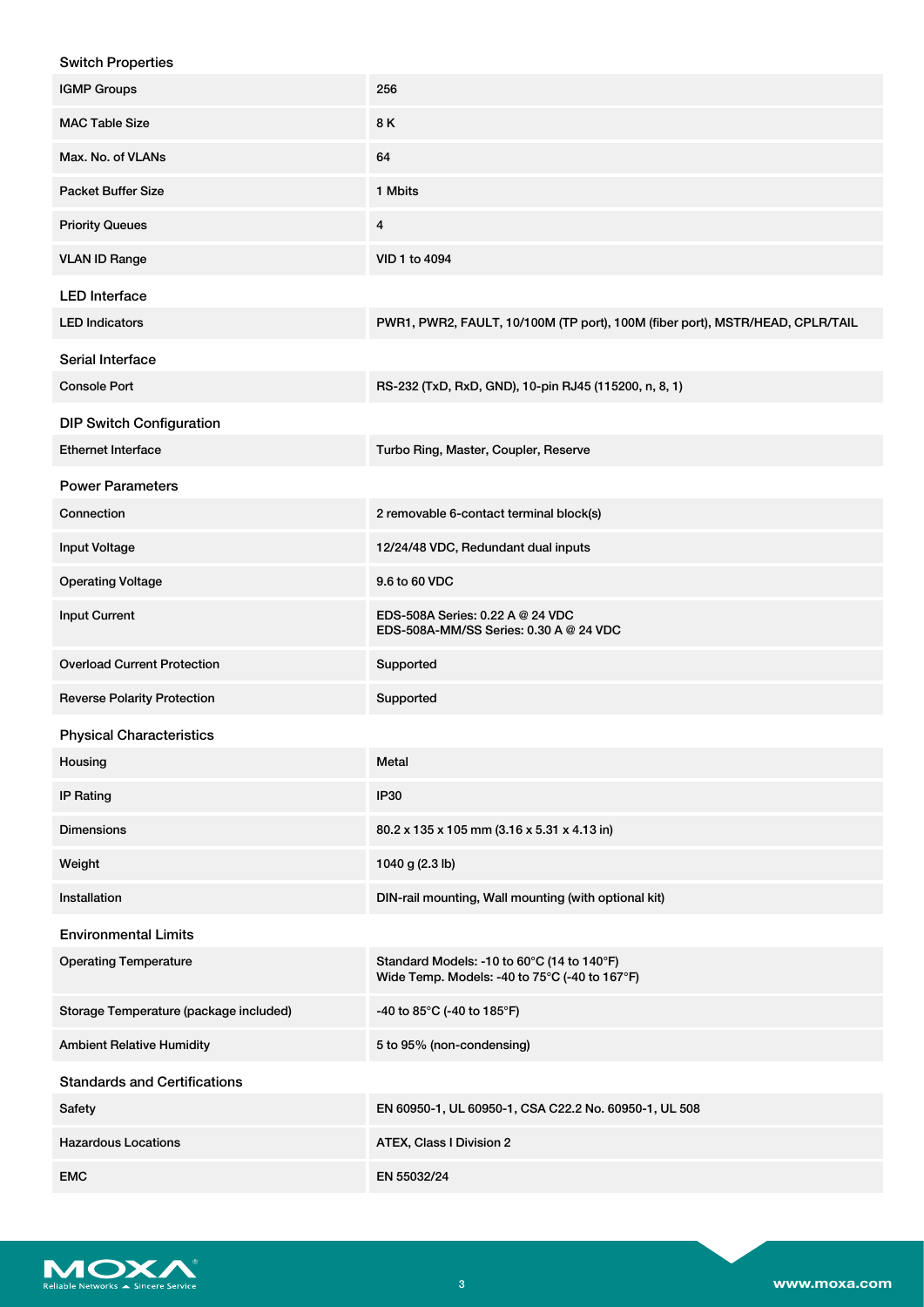| EMI                     | CISPR 32, FCC Part 15B Class A                                                                                                                                                                                                             |
|-------------------------|--------------------------------------------------------------------------------------------------------------------------------------------------------------------------------------------------------------------------------------------|
| <b>EMS</b>              | IEC 61000-4-2 ESD: Contact: 6 kV; Air: 8 kV<br>IEC 61000-4-3 RS: 80 MHz to 1 GHz: 20 V/m<br>IEC 61000-4-4 EFT: Power: 2 kV; Signal: 1 kV<br>IEC 61000-4-5 Surge: Power: 2 kV; Signal: 2 kV<br>IEC 61000-4-6 CS: 10 V<br>IEC 61000-4-8 PFMF |
| <b>Shock</b>            | IEC 60068-2-27                                                                                                                                                                                                                             |
| Vibration               | IEC 60068-2-6                                                                                                                                                                                                                              |
| Freefall                | IEC 60068-2-31                                                                                                                                                                                                                             |
| <b>MTBF</b>             |                                                                                                                                                                                                                                            |
| Time                    | 1,043,909 hrs                                                                                                                                                                                                                              |
| <b>Standards</b>        | Telcordia (Bellcore), GB                                                                                                                                                                                                                   |
| Warranty                |                                                                                                                                                                                                                                            |
| <b>Warranty Period</b>  | 5 years                                                                                                                                                                                                                                    |
| <b>Details</b>          | See www.moxa.com/warranty                                                                                                                                                                                                                  |
| <b>Package Contents</b> |                                                                                                                                                                                                                                            |
| <b>Device</b>           | 1 x EDS-508A Series switch                                                                                                                                                                                                                 |
| Cable                   | 1 x DB9 female to RJ45 10-pin                                                                                                                                                                                                              |
| <b>Installation Kit</b> | 4 x cap, plastic, for RJ45 port<br>2 x cap, plastic, for SC fiber port (-SC models)<br>2 x cap, plastic, for ST fiber port (-ST models)                                                                                                    |
| Documentation           | 1 x quick installation guide<br>1 x warranty card<br>1 x product certificates of quality inspection, Simplified Chinese<br>1 x product notice, Simplified Chinese                                                                          |

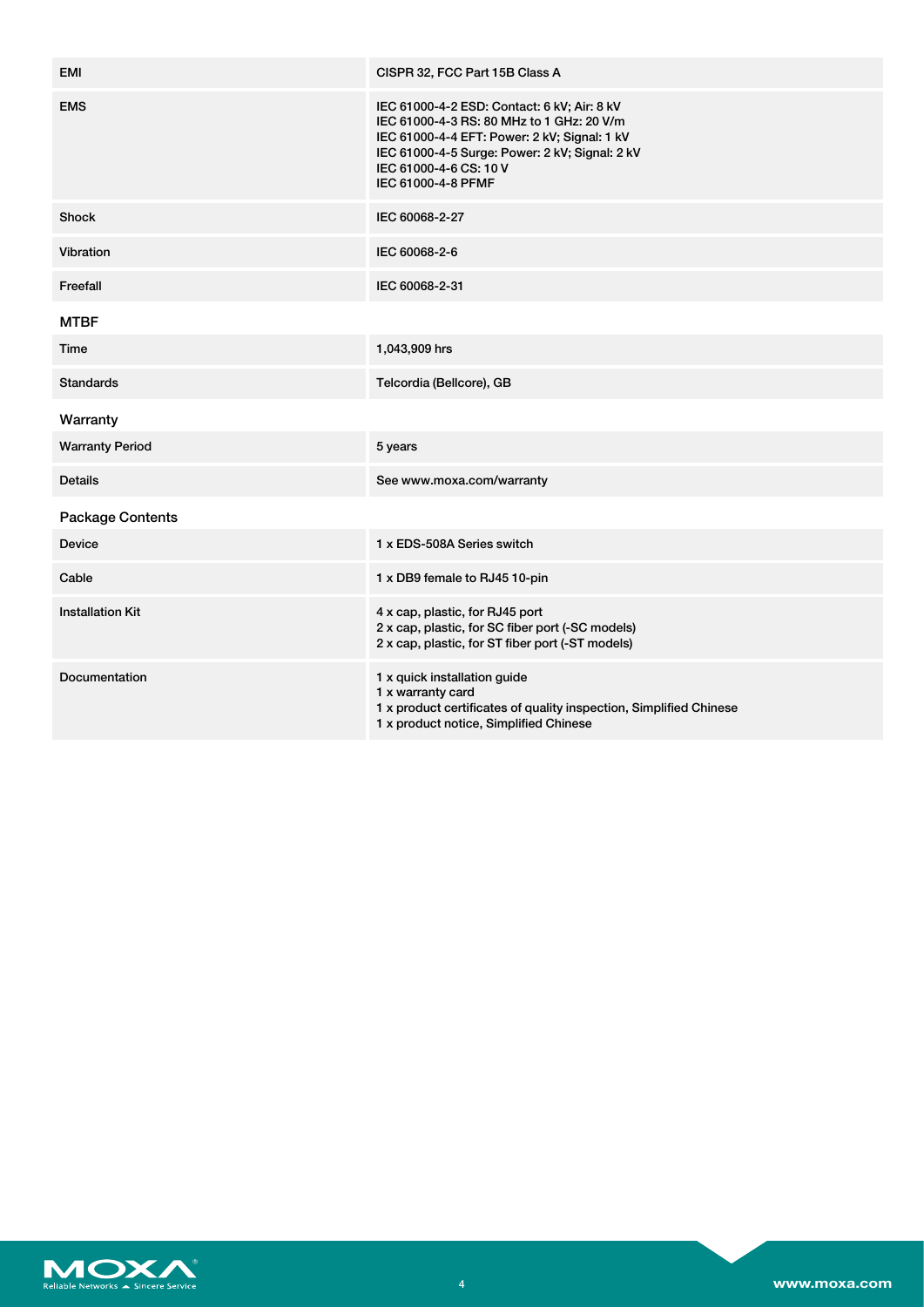## **Dimensions**

Unit: mm (inch)



# **Ordering Information**

| <b>Model Name</b>           | 10/100BaseT(X)<br>Ports, RJ45<br>Connector | 100BaseFX Ports<br>Multi-Mode, SC<br>Connector | 100BaseFX Ports<br>Multi-Mode, ST<br>Connector | 100BaseFX Ports<br>Single-Mode, SC<br>Connector | 100BaseFX Ports<br>Single-Mode, SC<br>Connector, 80 km | <b>Operating Temp.</b> |
|-----------------------------|--------------------------------------------|------------------------------------------------|------------------------------------------------|-------------------------------------------------|--------------------------------------------------------|------------------------|
| <b>EDS-508A</b>             | 8                                          |                                                |                                                |                                                 |                                                        | -10 to $60^{\circ}$ C  |
| <b>EDS-508A-T</b>           | 8                                          |                                                | $\overline{\phantom{a}}$                       |                                                 |                                                        | -40 to $75^{\circ}$ C  |
| EDS-508A-MM-SC              | 6                                          | $\overline{2}$                                 | $\overline{\phantom{0}}$                       |                                                 |                                                        | -10 to $60^{\circ}$ C  |
| EDS-508A-MM-SC-<br>т        | 6                                          | $\overline{2}$                                 |                                                |                                                 |                                                        | -40 to $75^{\circ}$ C  |
| EDS-508A-MM-ST              | 6                                          |                                                | $\overline{2}$                                 | $\overline{\phantom{0}}$                        |                                                        | -10 to $60^{\circ}$ C  |
| EDS-508A-MM-ST-T            | 6                                          |                                                | $\overline{2}$                                 |                                                 |                                                        | -40 to $75^{\circ}$ C  |
| <b>EDS-508A-SS-SC</b>       | 6                                          |                                                | -                                              | $\overline{2}$                                  |                                                        | -10 to $60^{\circ}$ C  |
| <b>EDS-508A-SS-SC-T</b>     | 6                                          |                                                |                                                | $\overline{2}$                                  |                                                        | -40 to $75^{\circ}$ C  |
| EDS-508A-SS-SC-<br>80       | 6                                          |                                                |                                                |                                                 | $\overline{2}$                                         | -10 to $60^{\circ}$ C  |
| EDS-508A-SS-SC-<br>$80 - T$ | 6                                          |                                                |                                                |                                                 | $\overline{2}$                                         | -40 to $75^{\circ}$ C  |

# **Accessories (sold separately)**

| Storage Kits          |                                                                                                                                                                      |
|-----------------------|----------------------------------------------------------------------------------------------------------------------------------------------------------------------|
| <b>ABC-01</b>         | Configuration backup and restoration tool for managed Ethernet switches and AWK Series wireless<br>APs/bridges/clients, 0 to 60°C operating temperature              |
| <b>Power Supplies</b> |                                                                                                                                                                      |
| DR-120-24             | 120W/2.5A DIN-rail 24 VDC power supply with universal 88 to 132 VAC or 176 to 264 VAC input by<br>switch, or 248 to 370 VDC input, -10 to 60°C operating temperature |
| DR-4524               | 45W/2A DIN-rail 24 VDC power supply with universal 85 to 264 VAC or 120 to 370 VDC input, -10 to 50°<br>C operating temperature                                      |